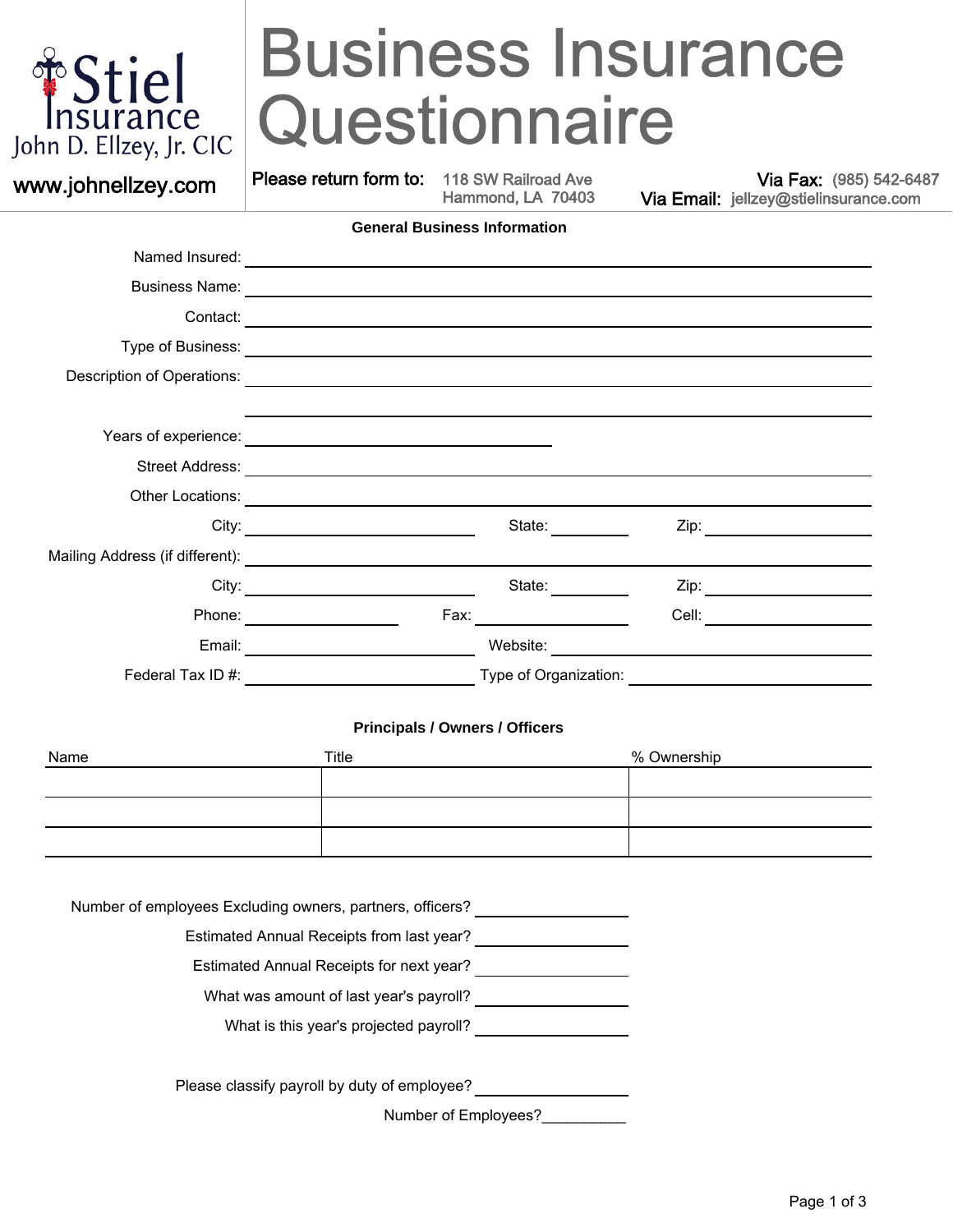

**Property Coverages**

| Amount of Building Coverage Needed:                                               |                                       | <u> 1980 - Jan Barat, martin amerikan ba</u> |                                                                                                                                                                                                                                     |                                 |
|-----------------------------------------------------------------------------------|---------------------------------------|----------------------------------------------|-------------------------------------------------------------------------------------------------------------------------------------------------------------------------------------------------------------------------------------|---------------------------------|
|                                                                                   |                                       |                                              |                                                                                                                                                                                                                                     | Square Feet: <u>___________</u> |
|                                                                                   |                                       |                                              |                                                                                                                                                                                                                                     |                                 |
|                                                                                   |                                       |                                              | Any Updates: <u>experience</u> and the contract of the contract of the contract of the contract of the contract of the contract of the contract of the contract of the contract of the contract of the contract of the contract of  |                                 |
|                                                                                   |                                       |                                              |                                                                                                                                                                                                                                     |                                 |
|                                                                                   |                                       |                                              |                                                                                                                                                                                                                                     |                                 |
|                                                                                   |                                       |                                              |                                                                                                                                                                                                                                     |                                 |
| Does the building have a central station alarm?                                   |                                       |                                              |                                                                                                                                                                                                                                     |                                 |
|                                                                                   | Does the building have any firewalls? |                                              |                                                                                                                                                                                                                                     |                                 |
|                                                                                   |                                       |                                              | Are there any other protections? The state of the state of the state of the state of the state of the state of the state of the state of the state of the state of the state of the state of the state of the state of the sta      |                                 |
|                                                                                   |                                       | <b>General Liability Coverages</b>           |                                                                                                                                                                                                                                     |                                 |
|                                                                                   |                                       |                                              |                                                                                                                                                                                                                                     | Aggregate                       |
|                                                                                   |                                       |                                              | Any Additional Insureds to be added?<br><u> and the manufacture of the set of the set of the set of the set of the set of the set of the set of the set o</u>                                                                       |                                 |
|                                                                                   |                                       |                                              |                                                                                                                                                                                                                                     |                                 |
|                                                                                   |                                       |                                              | Additional Insured's Address: <b>Acceleration of the Contract of Additional Insured's Address:</b> And Address and Address and Address and Address and Address and Address and Address and Address and Address and Address and Addr |                                 |
|                                                                                   |                                       |                                              | State: _________                                                                                                                                                                                                                    | Zip:                            |
|                                                                                   |                                       | <b>Automobile Coverages</b>                  |                                                                                                                                                                                                                                     |                                 |
|                                                                                   |                                       |                                              |                                                                                                                                                                                                                                     |                                 |
|                                                                                   |                                       |                                              | Do any employees use there own vehicles for business purposes? _________________                                                                                                                                                    |                                 |
|                                                                                   |                                       |                                              |                                                                                                                                                                                                                                     |                                 |
| Please complete the list of vehicles below. Attach a separate sheet if necessary: |                                       |                                              |                                                                                                                                                                                                                                     |                                 |
| VIN                                                                               | <b>Type</b>                           | Make                                         | Model                                                                                                                                                                                                                               | Use                             |
|                                                                                   |                                       |                                              |                                                                                                                                                                                                                                     |                                 |
|                                                                                   |                                       |                                              |                                                                                                                                                                                                                                     |                                 |

Please complete the list of drivers below. Attach a separate sheet if necessary:

| Name | Date of Birth | Driver's License Number and State | Married? |
|------|---------------|-----------------------------------|----------|
|      |               |                                   |          |
|      |               |                                   |          |
|      |               |                                   |          |
|      |               |                                   |          |